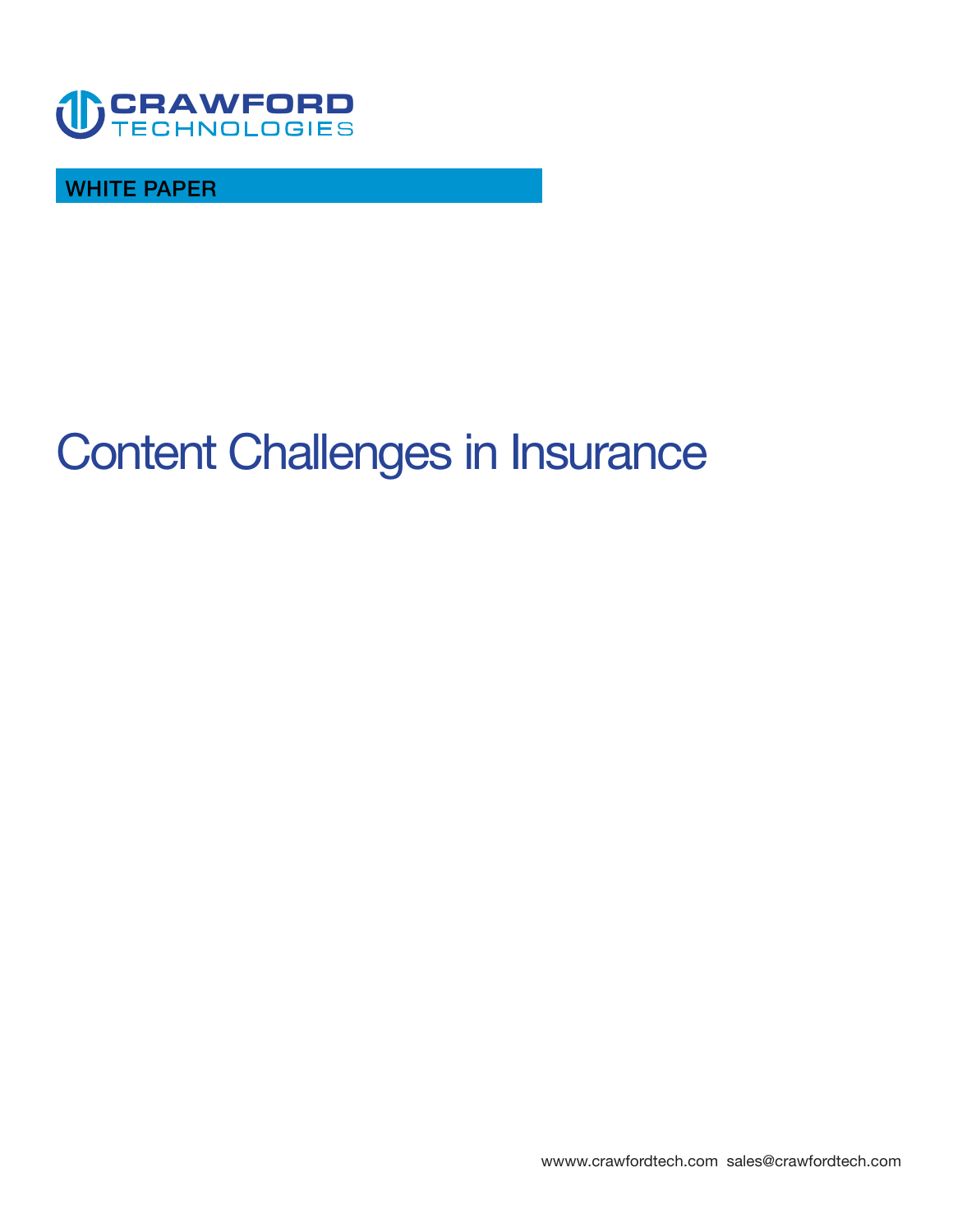#### **Introduction**

**The insurance industry is one of the most content-intensive industries today. Insurance providers create and distribute millions of policy documents, renewal notices and benefit statements, along with a host of regulatory, customer and account correspondence, each and every day. The sheer volume of information that must be handled along with the growing complexity of enterprise information systems makes managing all of that content a neverending challenge.** 

**At the same time, the regulatory constraints have becoming increasingly strict and are constantly evolving. The uncertainty regarding the specifics of legislation along with often chaotic geo-political conditions makes ensuring compliance an increasingly difficult undertaking, especially if the organization conducts business across regional or national boundaries.** 

**Insurance providers are also challenged to keep pace with "digital transformation." While many other industries like financial services and manufacturing have become increasingly digital, the legacy of paper runs deep in the insurance business. Policy documents and disclosures for the most part remain printed on paper; while an increasing amount of transactional activity like invoicing, scheduling and reminders have gone digital. Managing this mix of paper and digital content is a uniquely salient challenge for insurance firms as a result.** 

**How can insurance firms meet the challenge? Crawford Technologies has a suite of solutions and services that can help you improve operations in these important ways.** 

#### **Compliance**

**It's no secret that regulatory compliance is a major concern for any insurance organization. The risks posed by ever-changing regulations are affecting insurers all over the world. The Affordable Care Act comes to mind, as does the HIPAA Privacy Rule and the Dodd-Frank Consumer Protection Act, as important pieces of US legislation that drive the industry. Outside the US, standards like GDPR, the UK Financial Services Authority Insurance Conduct of Business rules and The Canadian Life and Health Insurance Association Guidelines shape compliance expectations for the industry.** 

**When it comes to compliance, a great deal of attention is on archiving and records management. Which documents and records are saved, and for how long, are a common aspects of content management and regulatory compliance. In general, insurance policy documents in the US must be archived for three years after the policy has expired. Retention for life insurance policies grows to seven years after the life of the policy holder has ended. Multiply this by the number of documents associated with each policy, and the annual cycle of documents issued across multiple lines of business, and the result is that insurance firms have some very long and complicated records management and document retention requirements that must be managed effectively or risk non-compliance.** 

**The insurance industry is one of the most content-intensive industries today.** 

**The risks posed by everevolving regulations are affecting insurers all over the world.**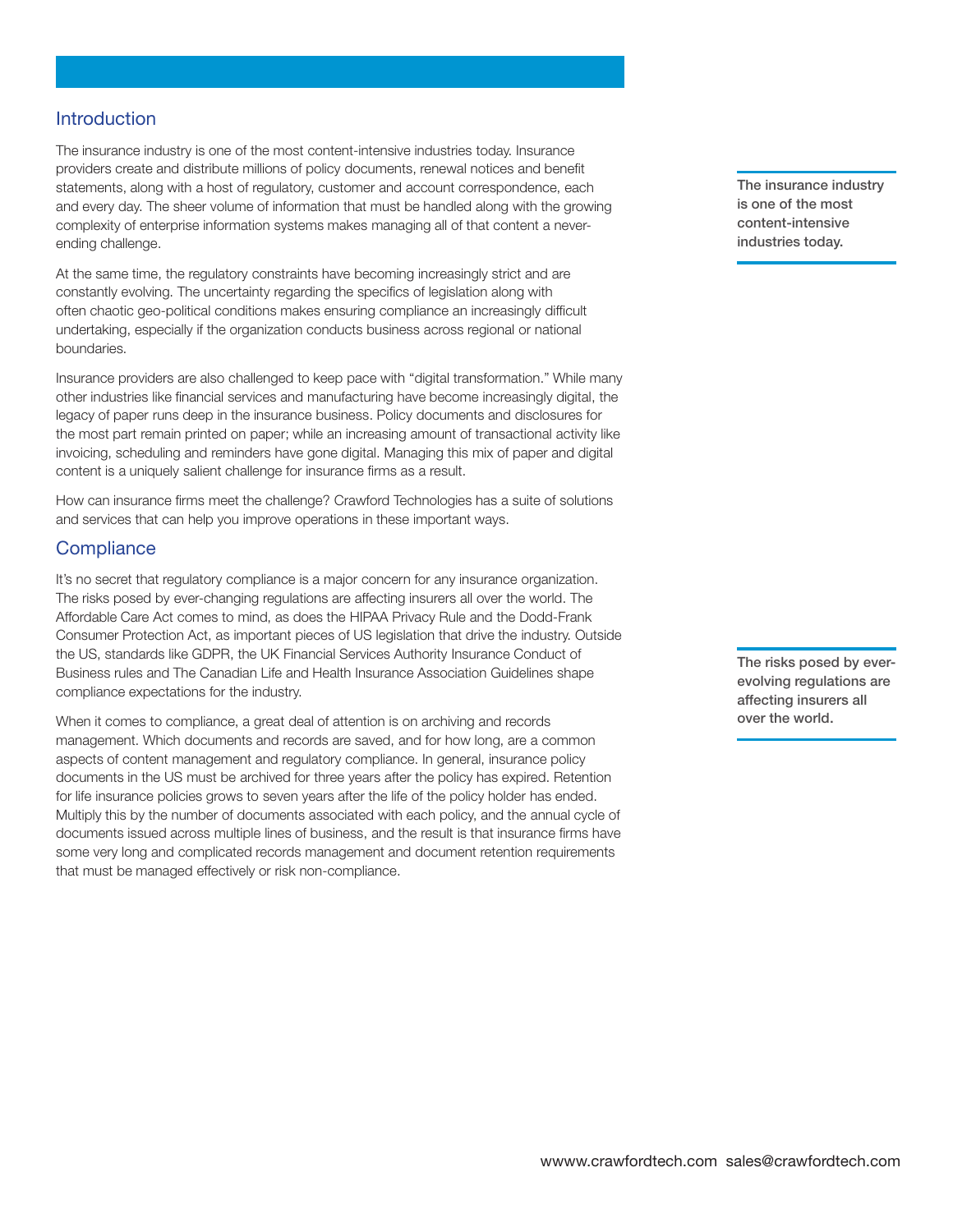## **Use Case**

**Our work with IF Insurance is one example of how Crawford Tech helps insurance companies ensure compliance. IF Insurance is a property and casualty insurance located in Finland with approximately 3.8 million customers across the Nordic region including Sweden, Norway, Finland and Russia. Their existing systems contained over 150 million documents that must be retained for at least 11 years in order to comply with relevant local laws for insurance policy documents. As a result, it was instrumental for them to find an efficient method for converting and migrating these documents to PDF/A. Our PRO Archiver solution was used to consolidate a number of disparate repositories and all 150 million documents were migrated and converted from AFP to PDF/A for long-term storage and retrieval. Read more about IF Insurance here.** 

#### **Accessibility**

**Document accessibility is a growing concern for insurance companies. Upwards of 285 million people worldwide are visually impaired. Over 30 million people in North America live with a visual impairment and, according to the National Eye Institute, that number is expected to double by 2020 due to the aging of the baby boomer generation. For the visually impaired, the ability to access bills, statements and other transactional documents means greater independence and customer satisfaction. For companies, accommodating customers who are visually impaired is not just good business, it's required by federal legislation.** 

**The US Disability Discrimination Act Section 508 requires businesses to make adjustments to the way they deliver their services so that disabled people can use them. Other examples of international legislation includes the UK Equality Act, and the Accessibility for Ontarians with Disabilities Act (AODA) and the Accessibility for Manitobans Act (AMA) in Canada. And tighter legislation that puts more onus on organizations to make documents more widely accessible is underway in many other countries as well.** 

#### **Use Case**

**We worked with a large nationally recognized insurance company recently that needed to provide accessible documents in order to be in compliance with U.S. accessibility requirements for Information and Communication Technology (commonly known as the "Section 508 refresh" of the Rehabilitation Act) which prohibits federal contractors and subcontractors from discriminating against individuals with disabilities. Virtually all of their customer interaction and communications were web based and were stored in an enterprise content management system. The firm needed a solution that would integrate with their archive system and automatically convert AFP to both Accessible PDF and Accessible HTML5 formats. They use the CrawfordTech MasterONE architecture for accessibility which converts to both formats from a single setup. When customers request an Accessible PDF or Accessible HTML5 document, the system converts it on the fly – immediately giving the customer what they need, while retaining the original file in the system archive.**

**Accommodating customers who are visually impaired is not just good business, it's required by federal legislation.**